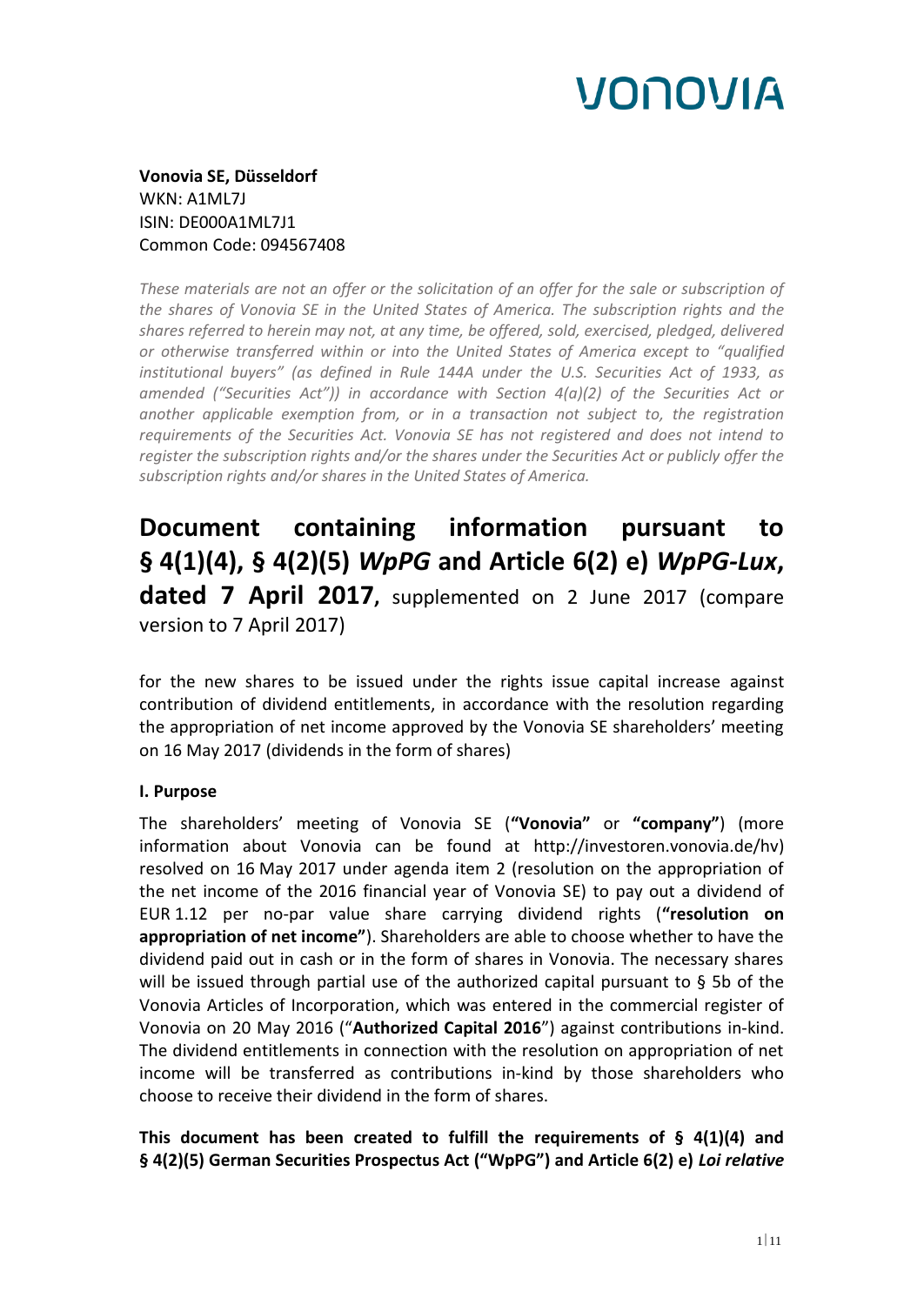

*aux prospectus pour valeurs mobilières* **("WpPG-Lux"), which state that there is no obligation to publish a prospectus for the public offering, § 4(1)(4) WpPG, and admission for trading, § 4(2)(5) WpPG and Article 6(2) e) WpPG-Lux, of dividends paid out to shareholders in the form of shares** *provided that a document is made available which contains information on the quantity and type of shares and which describes the reasons for and details of the offer***.** 

Neither the subscription rights, nor the new shares are, or will be, registered in accordance with the U.S. Securities Act of 1933 as amended, or with the securities regulators of individual states or other territories of the United States of America. At no time may the subscription rights and new shares be offered, sold, exercised, pledged, transferred or delivered, either directly or indirectly, to the or within the United States of America, except for Qualified Institutional Buyers ("**QIBs**") as defined in Rule 144A of the U.S. Securities Act of 1933, as amended (the "**Securities**  Act"), as set out in Section 4 (a)(2) of the Securities Act or due to the existence of an exemption from the registration requirements of the Securities Act or in such a transaction that is not covered by them if it does not constitute a breach of applicable securities legislation in the individual states of the United States of America.

### **II. Reasons**

The subject matter of this document are the new shares, which will be issued in consideration for the contribution of dividend rights by way of the rights issue capital increase. With this step, Vonovia is giving shareholders who owned no-par value registered shares of Vonovia at 11:59 p.m. CEST on the evening of 16 May 2017, and had not already sold them by this time, the choice of receiving the dividend on these shares in cash or in the form of shares.

Shareholders therefore had the following options:

- The shareholder opted to receive the dividend in cash and notifies his depository bank of this choice, or simply did nothing up to the end of the subscription period for the new shares. In this case, he receives a cash dividend of EUR 1.12 per no-par value share held by him once the subscription period and the handling period required for the technical transaction are over, probably on 16 June 2017.
- The shareholder opted to receive the dividend in the form of shares. In this case, he had to notify his depository bank on the form (the "**Declaration of Subscription and Cession**") that the bank provided for this purpose within the stipulated limitation period and had to transfer his dividend entitlements to COMMERZBANK Aktiengesellschaft, Kaiserstraße 16, 60311, Frankfurt am Main ("**COMMERZBANK**"). Once the subscription period and the handling period required for the technical transaction are over, probably on 21 June 2017, he will receive the new shares, the number of which will depend on the extent to which the dividend entitlements transferred to him (in total) cover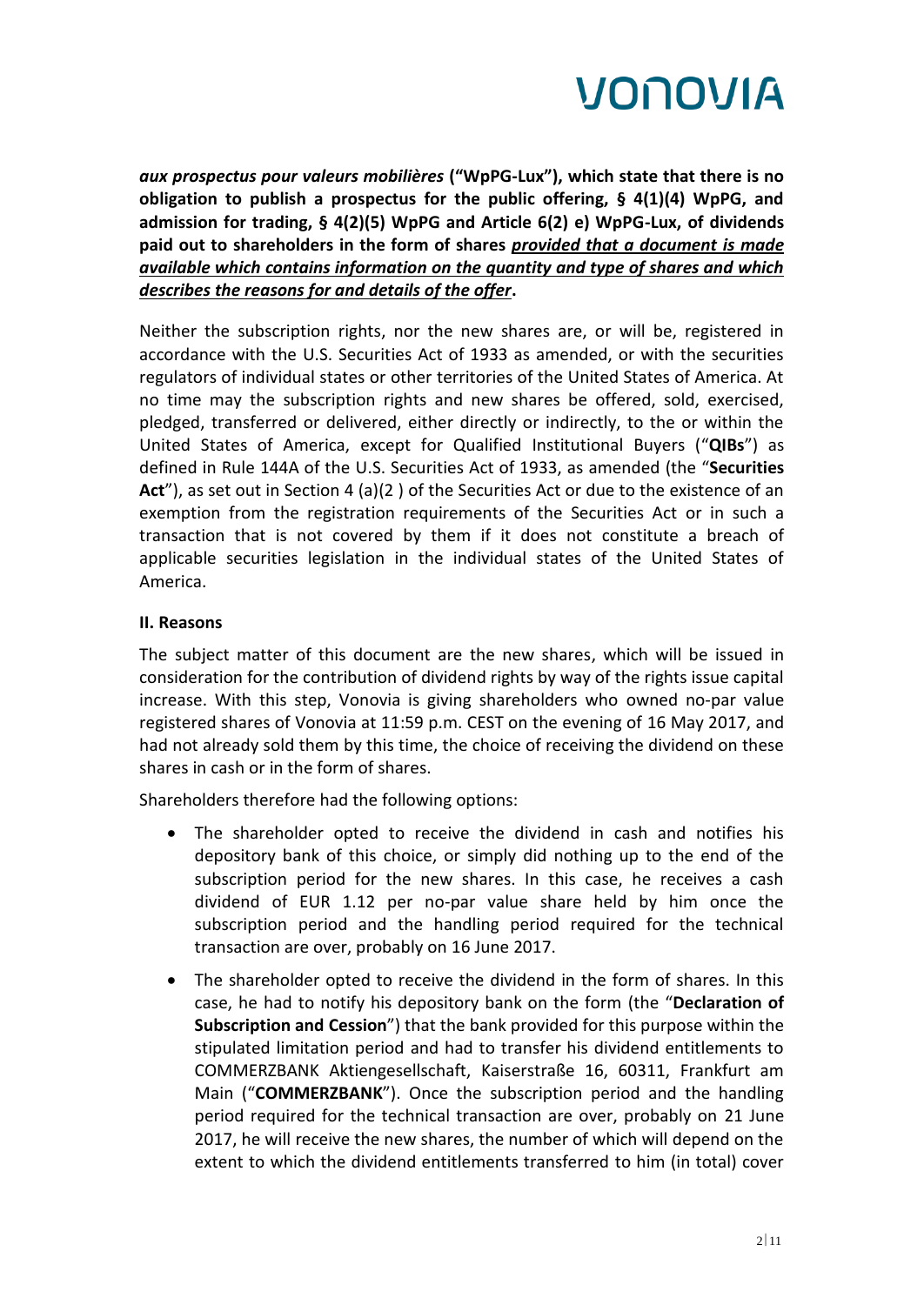the fixed subscription price per share (total in relation to the number of whole shares to be granted). If contributed dividend entitlements or portions thereof exceed the subscription price (in total) for the shares purchased, the shareholder will receive this balance in cash, rounded down to the nearest whole cent, probably on 16 June 2017. For further details please see sections III.  $2$  d) and III 4.f)  $cc$ ).

 The shareholder opted to receive the dividend in cash for part of his shares and the dividend in the form of shares for the remaining part. In this case, the two processes described above apply, with each being applied to the specific shares for which the shareholder has made the relevant decision.

Giving shareholders the choice between a cash dividend and a dividend in the form of shares is common practice at an international level and is chosen by more and more listed companies in Germany. Granting such an option gives shareholders the opportunity for easy re-investment of their dividends into shares of the Company. If the shareholder opted to receive the dividend in the form of shares, he was able to prevent his shareholding in Vonovia being reduced on a percentage basis as a result of the rights issue capital increase. For Vonovia, dividend payments reduce liquidity outflow to the extent that dividend entitlements are reinvested in the company and shares delivered instead of a dividend payment in cash.

# **III. Details**

# **1. Present capital stock and shares of Vonovia**

Vonovia's share capital as per 12 June 2017 totaled EUR 468,796,936.00, divided into 468,796,936 no-par value shares (shares without nominal value) with a pro rata capital stock of EUR 1.00 attributable to one no-par value share. Each share entitles the holder to one vote at the company's shareholders' meeting.

The existing Vonovia shares are admitted to the regulated market for trading on the Frankfurt am Main and Luxembourg stock exchanges as well as to the regulated market subsection with additional post-admission obligations (Prime Standard) on the Frankfurt stock exchange.

The existing Vonovia shares are evidenced in several global certificates deposited with Clearstream Banking AG, Mergenthalerallee 61, 65760 Eschborn (the "**Clearstream**"). Pursuant to § 4.3 of the company's Articles of Incorporation, the right of shareholders to certification of their shares is precluded unless certification is required by the regulations for a stock exchange on which the stock is listed.

All shares issued by Vonovia are assigned the same rights.

The company's shares are freely transferable. Announcements of the company are published in the German Federal Gazette in accordance with the Articles of Incorporation of the company. Notifications made by the company relating to its shares are also published in the German Federal Gazette or, as the case may be, in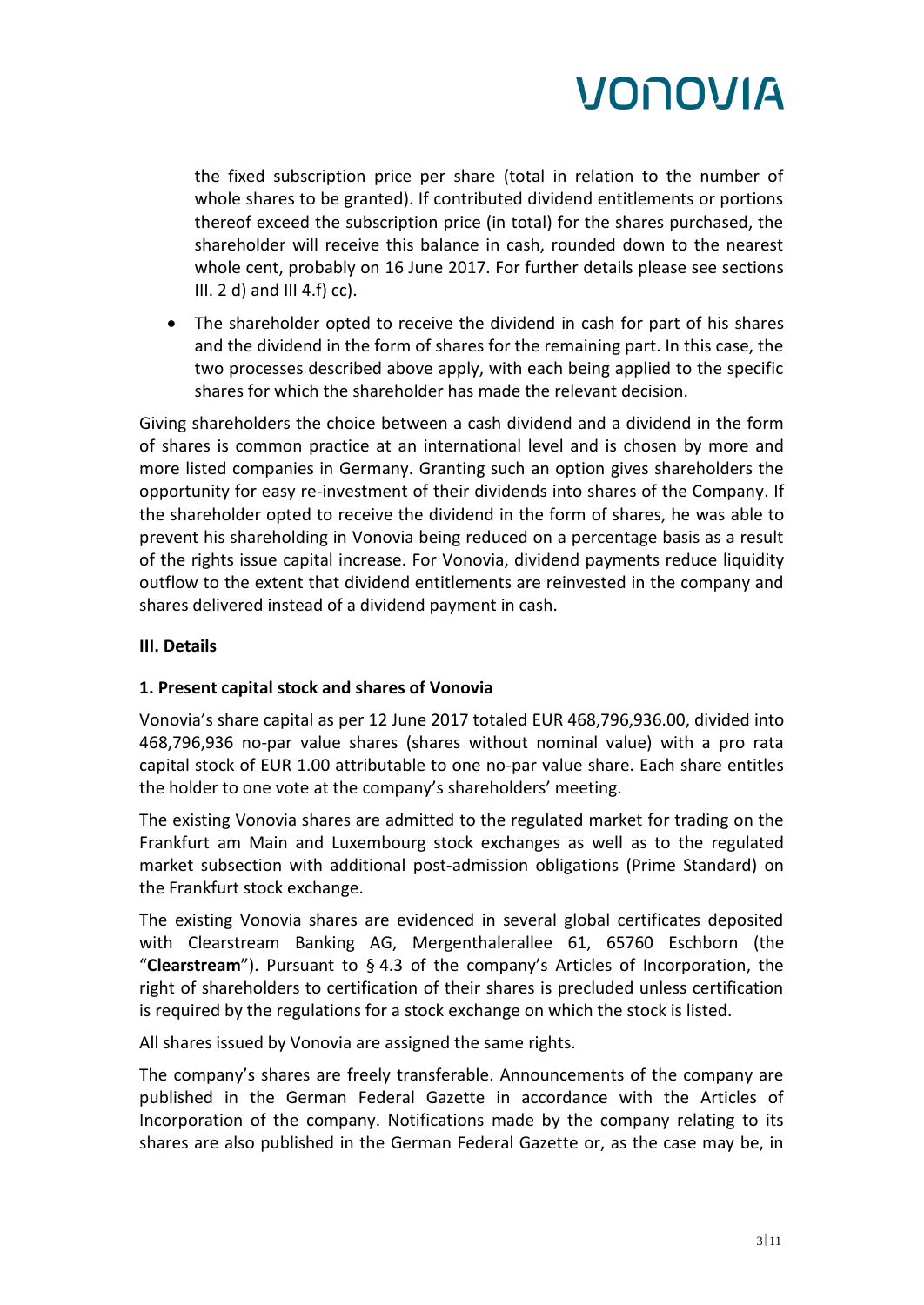

media suitable for distribution across the European Economic Area. The paying agent pursuant to Section 30a para. 1 no. 4 WpHG is Deutsche Bank AG.

### **2. Details of the rights issue capital increase**

# **a) Rights issue capital increase for non-cash contributions from Authorized Capital 2016**

The Management Board and the Finance Committee of the Supervisory Board resolved on 12 June 2017 to create the new shares which are the subject matter of this document and which will be issued for contribution of dividend entitlements during the rights issue capital increase by making partial use of Authorized Capital 2016.

### **b) Number of new shares**

The number of new shares that will be created is 7,663,312.

## **c) Features of the new shares**

The new shares, which are the subject matter of this document, will be created in accordance with German law. They will feature the same rights as all other shares of the company and will not confer any additional rights or benefits. Each of the company's shares, including the new shares, entitle the holder to one vote at the company's shareholders' meeting. There are no restrictions on voting rights, except in specific cases prescribed by law. Nor are there different voting rights for certain company shareholders. The new shares will carry full dividend entitlements from 1 January 2017.

The new shares participate in any liquidation proceeds according to their mathematical share of the capital stock.

Each of the new shares will be evidenced in a global certificate, without an owner's global profit share certificate, and deposited with Clearstream. The new shares will be delivered via collective safe custody credit. The new shares will be freely transferable.

### **d) Rights issue capital increase**

The capital increase to create the new shares is a rights issue. To simplify the transaction, it was only possible for each shareholder to exercise his subscription right by commissioning and authorizing COMMERZBANK within the subscription period as third-party trustee to act as specified in the subscription offer. For contribution of the shareholder's dividend entitlements COMMERZBANK will subscribe to the new shares in accordance with the shareholder's choice to receive his dividend in the form of shares, at the determined subscription ratio and the determined subscription price, and will do so in its own name but on the shareholder's account. Following subscription and entry of execution of the rights issue capital increase in the commercial register, it will transfer the new shares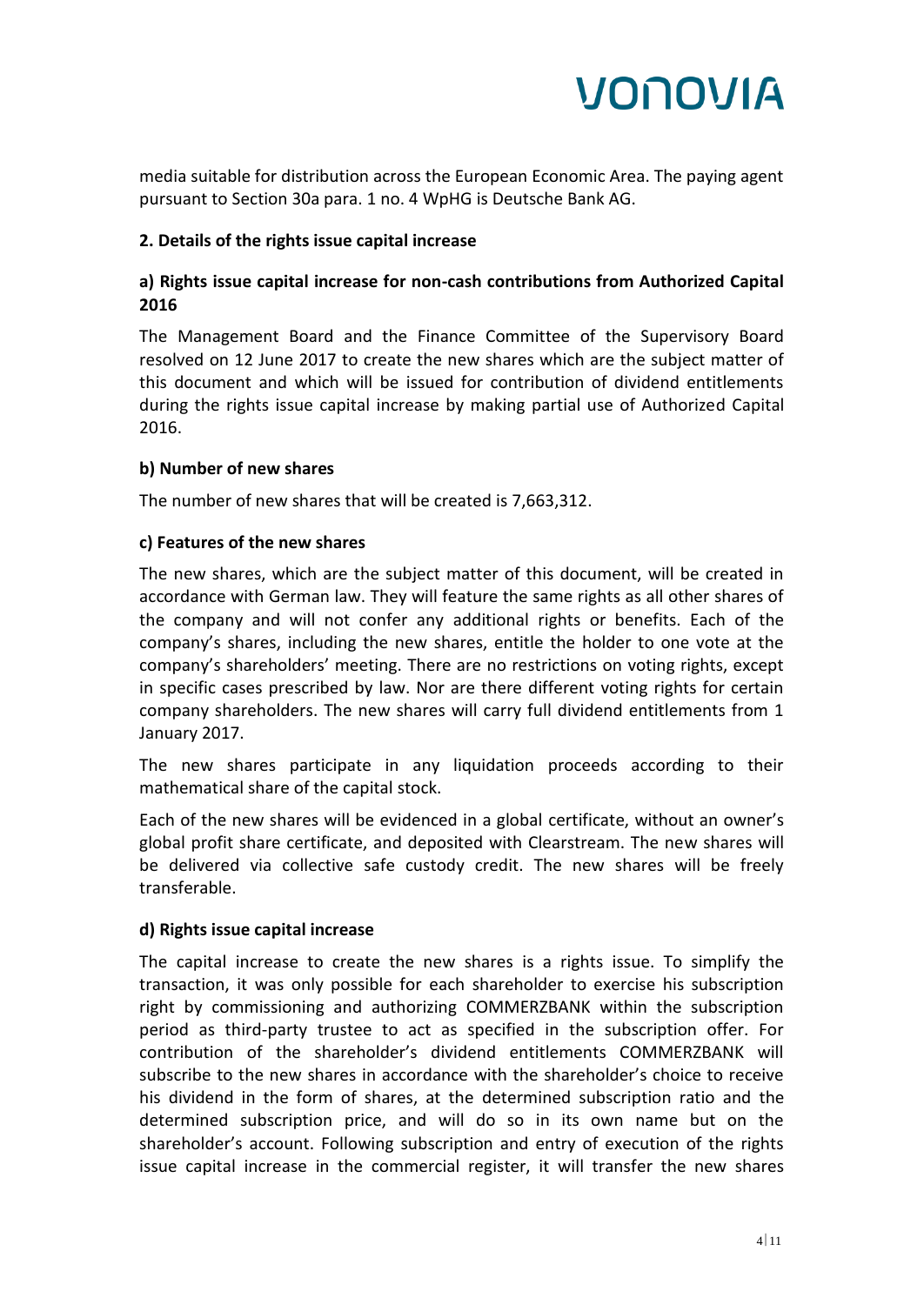acquired in this process to the shareholder. COMMERZBANK is also obliged to contribute the dividend entitlements transferred to the trusteeship of COMMERZBANK as contribution in kind to Vonovia and to transfer the shares subscribed to under its trusteeship to the shareholders, according to the choice they have made and on the basis of the subscription ratio and the subscription price. If applicable, they will also return any dividend entitlements that are not required to purchase shares, with the assistance of the depository banks. The subscription price is EUR 34.16 and was determined on Friday, 2 June 2017 and published in the German Federal Gazette and on the Vonovia website (http://investoren.vonovia.de/hv). It is the result in Euro of dividing the reference price by EUR 1.12, less a discount set by the Company in the subscription offer of 3.0%, then rounded down to one decimal place and multiplied by EUR 1.12 (the "**subscription price**"). The reference price is the volume-weighted average price of Vonovia shares in Euro in the Xetra trading system on the Frankfurt stock exchange on the last trading day before the date on which the subscription price was set ("**reference price**"). The reference price is EUR 35.29. The day for fixing the reference price was 1 June 2017. The number of dividend entitlements required to purchase one new share therefore equals the thus determined subscription price divided by EUR 1.12. The subscription ratio is the relationship between the result of dividing the reference price by EUR 1.12, less a discount set by the Company in the subscription offer of 3.0% and rounded to one decimal place, and one new share (the "**subscription ratio**"). It is 30.5 : 1. The subscription ratio was also published on 2 June 2017, in the German Federal Gazette and on the Vonovia website (http://investoren.vonovia.de/hv). To the extent the number of dividend entitlements or portions thereof, for which a shareholder has opted to receive the dividend in the form of shares, is not sufficient to cover the subscription of one (additional) whole new share, such shareholder will receive the dividend for such portion in cash (the "**residual balance**"). The amount of the residual balance is calculated by multiplying the number of dividend entitlements, or portions thereof, that are not sufficient to cover the subscription of one (additional) whole new share by EUR 1.12; if this calculation leads to an amount in Euro with more than two decimals after the decimal point, the result shall be rounded down to the nearest whole cent. The amount resulting from this rounding, that therefore is not paid out, will always be lower than EUR 0.01 per share portfolio. Any commercial rounding, which Clearstream and/or the depository banks may apply due to technical reasons, remains unaffected and shall not be done on account of the company nor on account of COMMERZBANK.

### **Calculation:**

- *Reference price:* EUR 35.29.
- *Subscription price:* Calculation: Result of dividing EUR 35.29 by 1.12: 31.513, less a discount of 3.0%, equals 30.567, rounded down to one decimal place: 30.5, multiplied by EUR 1.12. This leads to: subscription price: EUR 34.16.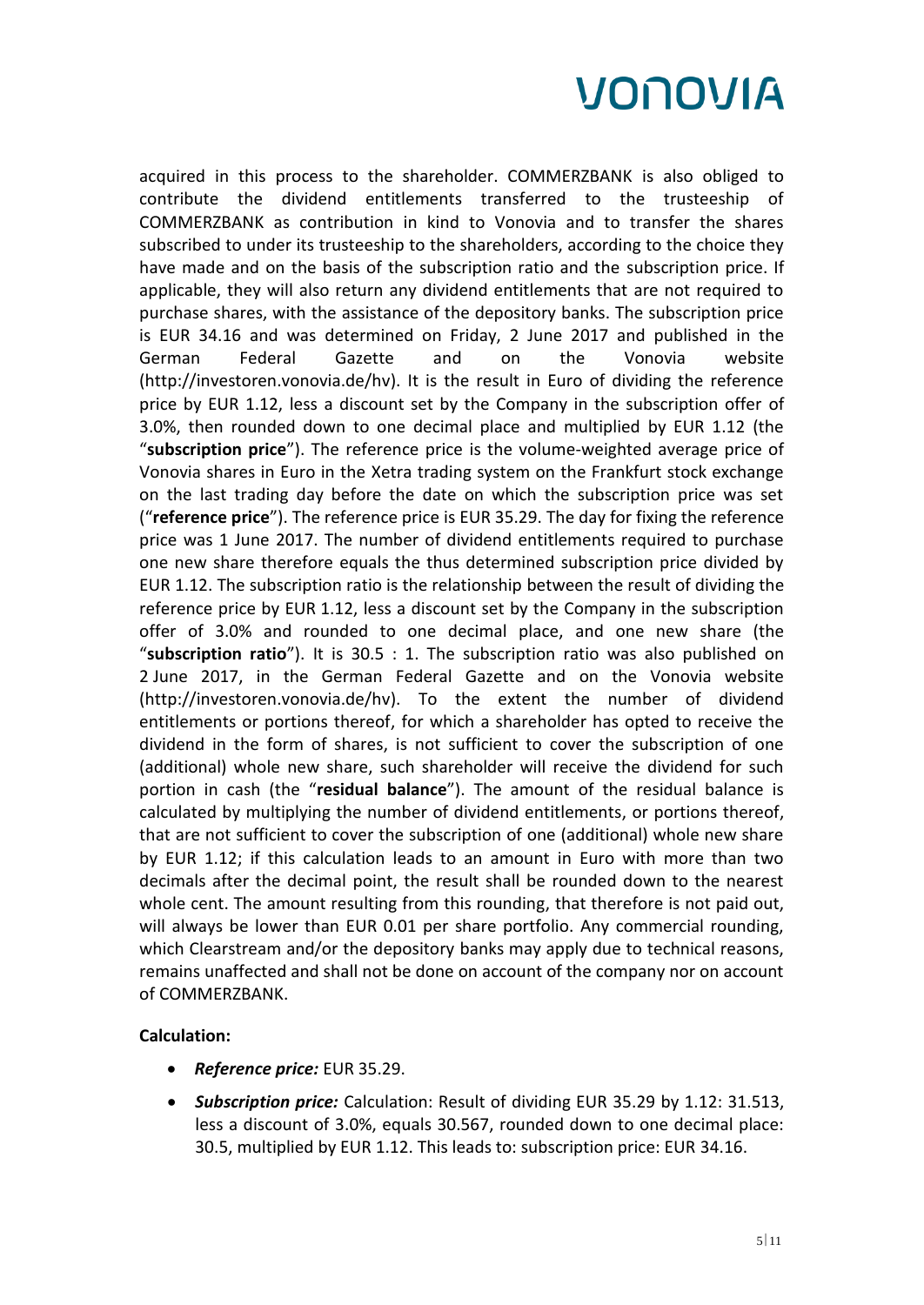- *Subscription ratio:* 30.5 : 1, i.e., one new share can be purchased for 30.5 old shares (and dividend entitlements as non-cash contributions).
- *Residual balance:* If a shareholder transfers dividend entitlements from 31 shares, he transfers 0.5 dividend entitlements too many under this calculation 0.5 dividend entitlements are equal to EUR 0.56 (0.5 x EUR 1.12 = EUR 0.56). This amount shall be paid out to the shareholder in cash. The shareholder therefore receives one new share and EUR 0.56 in cash in exchange for 31 dividend entitlements.

Although the subscription rights have been transferable, they could only be transferred together with the dividend entitlement, because the subscription right could only be exercised if the corresponding dividend entitlement is also transferred.

There were no plans for allowing the subscription rights to be traded on the stock exchange.

The dividend entitlements and the inseparably linked subscription rights from the company's shares, all of which are held in collective safe custody, were booked automatically to the depository banks on 19 May 2017, with effect on the evening of 18 May 2017 (Record Date) by Clearstream. The dividend entitlement posting (ISIN DE000A2E38R2/WKN A2E 38R) automatically included the associated subscription rights. The existing shares of the company will be listed "ex dividend" and hence also "ex subscription right" on the regulated markets of the Frankfurt am Main and Luxembourg stock exchanges, from 17 May 2017 onwards.

The subscription period lasted from 17 May 2017 to 6 June 2017 (inclusively). Subscription rights that have not been exercised within the prescribed period expired without compensation  $-$  in this case shareholders will receive the cash dividend. The subscription agent is COMMERZBANK.

The subscription right has been executed for 233.731.016 shares. The Management Board therefore resolved on 12 June 2017, with the consent of the Finance Committee of the Supervisory Board on the same day, to increase the registered share capital by EUR 7,663,312.00 to EUR 476,460,248.00 by issuing 7,663,312 new shares. The capital increase will become effective with the entry in the commercial register of the local court (*Amtsgericht*) of Düsseldorf. The entry is expected to take place on 19 June 2017.

# **3. Costs and benefits of the offer for Vonovia**

Vonovia will not acquire new cash assets as a result of the rights issue but will receive the dividend entitlements as non-cash contributions. To the extent that shareholders opt to receive the dividend in the form of shares, they contribute their dividend entitlements (after transferring their dividend entitlements to COMMERZBANK), which will reduce the dividend to be paid out in cash by Vonovia for the 2016 financial year. The scrip dividend has been elected for 233.731.016 dividend bearing shares. The nominal value of all dividend entitlements to be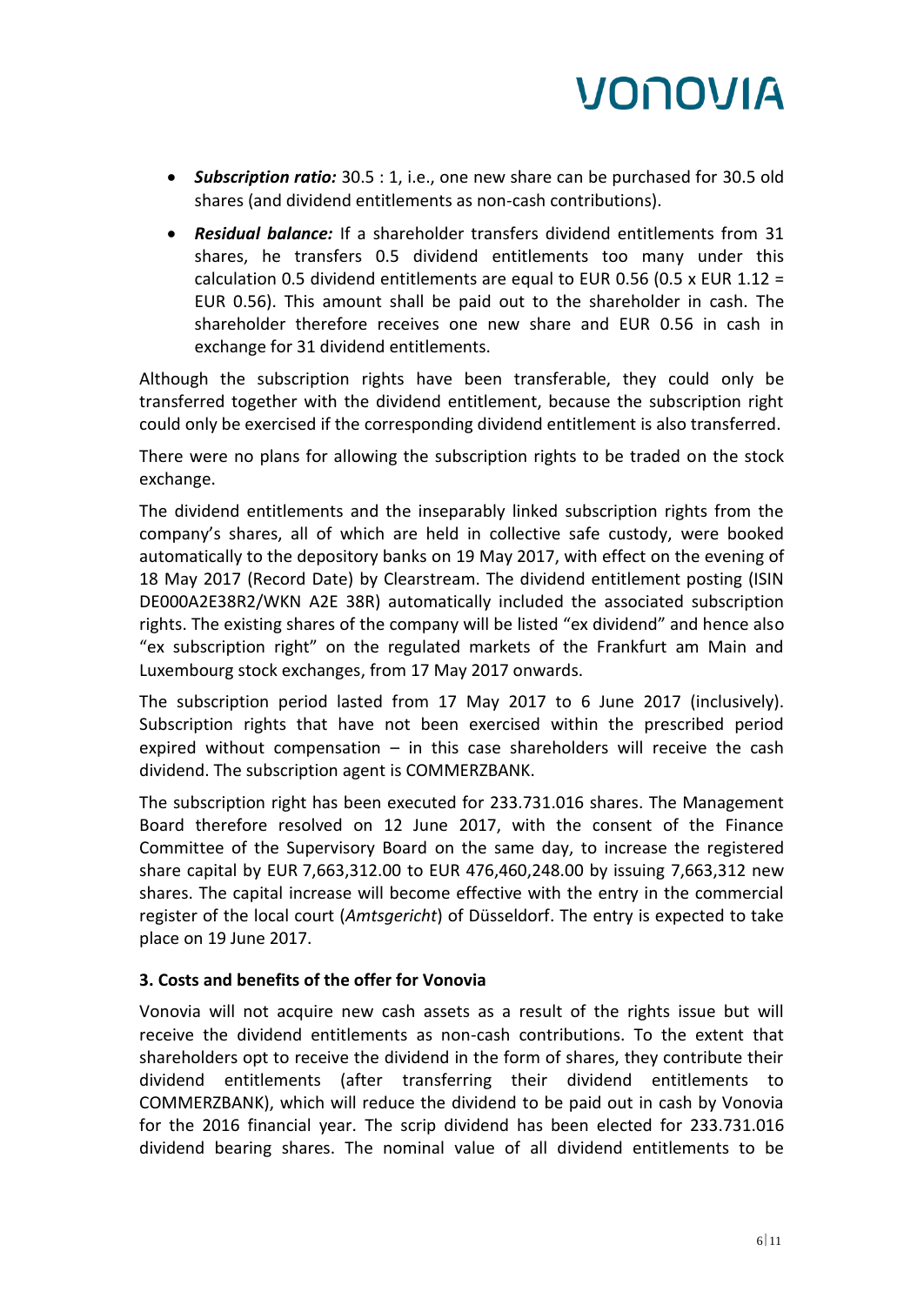

contributed therefore amounts to EUR 261,778,737.92; the dividend that Vonovia needs to pay out in cash is reduced by this amount.

The costs of the offer for Vonovia including the remuneration to be paid to COMMERZBANK, who are supporting the transaction, will amount to around EUR 1.1 million (net).

### **4. Information about exercising the right of choice**

#### **a) Entitled shareholders**

#### **aa) Shareholders**

The right to opt to have dividends paid out in cash or in new shares existed for all owners of no-par value registered shares in Vonovia.

#### **bb) Relevant date**

Shareholders who owned no-par value registered shares of Vonovia at 11:59 p.m. CEST on the evening of 16 May 2017 and had not already sold them before, received dividend entitlements which are inseparably linked to subscription rights for shares.

### **b) Schedule**

- 16 May 2017 Resolution, in principle, by the Management Board with the approval of the finance committee of the Supervisory Board concerning a capital increase.
- 16 May 2017 Vonovia's shareholders' meeting.
- 17 May 2017 The subscription offer is published on the Vonovia website and in the German Federal Gazette.
- 17 May 2017 The dividend announcement is published on the Vonovia website and in the German Federal Gazette / Subscription period starts.
- As of 17 May 2017 Ex dividend Vonovia share trading.
- 19 May 2017 Dividend entitlements are posted to securities deposit account customers with their inseparably linked subscription rights according to the depository account balance on the evening of 18 May 2017 (Record Date).
- 1 June 2017 Day on which the reference price for the subscription ratio is fixed (volume weighted average price in Xetra trade/VWAP).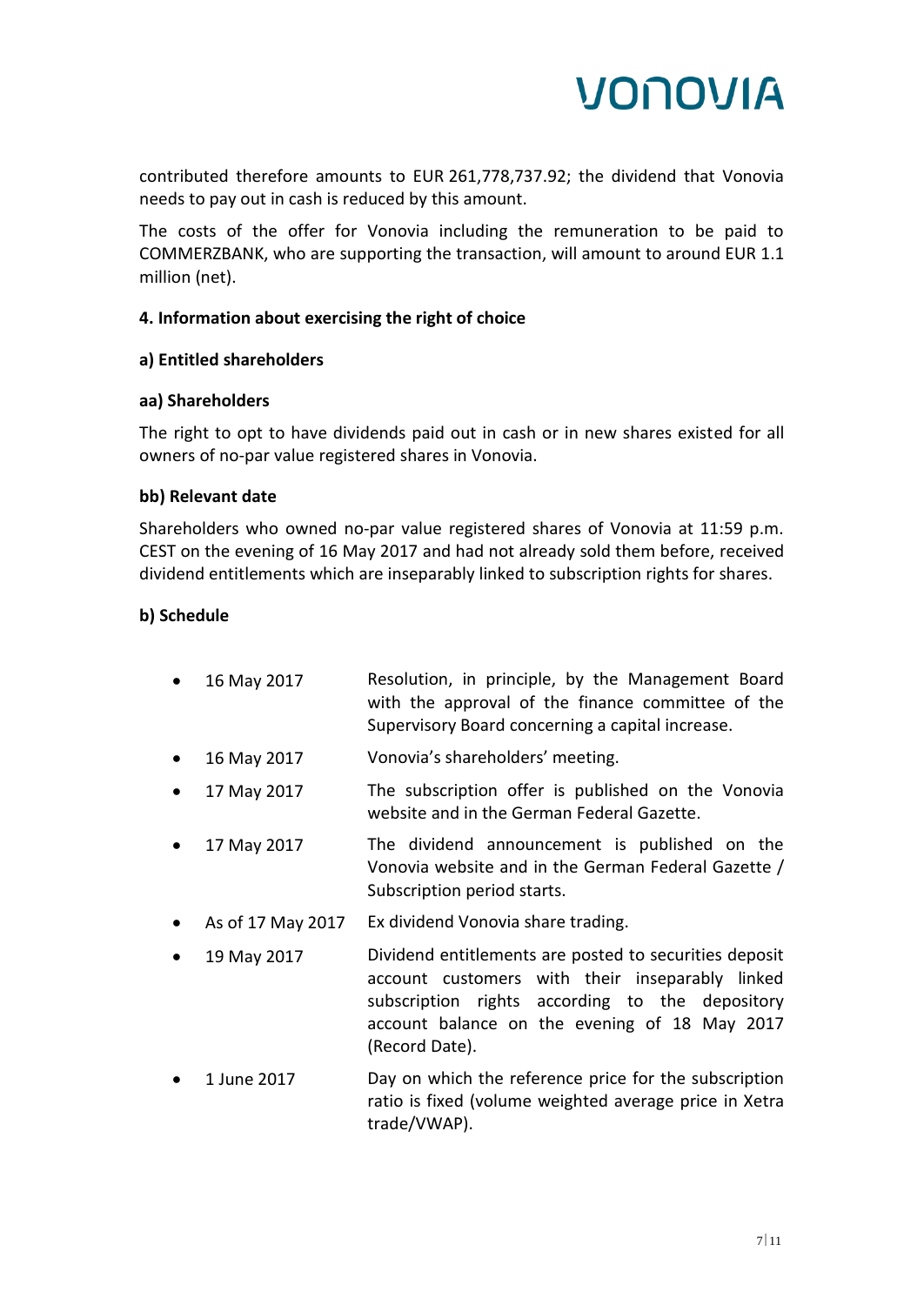- 2 June 2017 The subscription price and subscription ratio are fixed and announced in the German Federal Gazette.
- 6 June 2017 End of the subscription period, end of the period during which shareholders have the right to exercise a choice.
- 9 June 2017 The total number of new shares to be issued is determined; a resolution adopted by the Management Board and financial committee of the Supervisory Board details the partial use of Authorized Capital 2016.
- 16 June 2017 Expected payout of the cash dividend for those shares for which a cash dividend was chosen, or for which the right of choice was not exercised, as well as the cash dividend for those shares which, when totaled, were not sufficient to purchase one share.
- 19 June 2017 Expected date for entry of execution of the rights issue capital increase in the commercial register at the local court (*Amtsgericht*) of Düsseldorf.
- 19 June 2017 Expected date for admission of the new shares to the regulated market for trading on the Frankfurt am Main (Prime Standard) and Luxembourg stock exchanges.
- 21 June 2017 Expected book transfer of the newly subscribed shares.
- 21 June 2017 Expected first day of trading, incorporation of the new shares in the existing listing.

# **c) Partial exercise of right of choice**

Shareholders did not need to make the choice for all their shares uniformly (even if they were held in a single securities deposit account) but were free to choose to receive the dividend in cash or in shares for the dividend of each share separately.

# **d) Irrevocability of choice**

Shareholders who exercised their right of choice were not able not revoke their choice once it had been made.

# **e) Information on choosing the dividend in cash**

# **aa) Information about the dividend in cash**

The shareholders' meeting of Vonovia AG on 16 May 2017 resolved that a dividend of EUR 1.12 be paid out on each Vonovia share. The dividend is expected to be paid out on 16 June 2017 through the depository banks.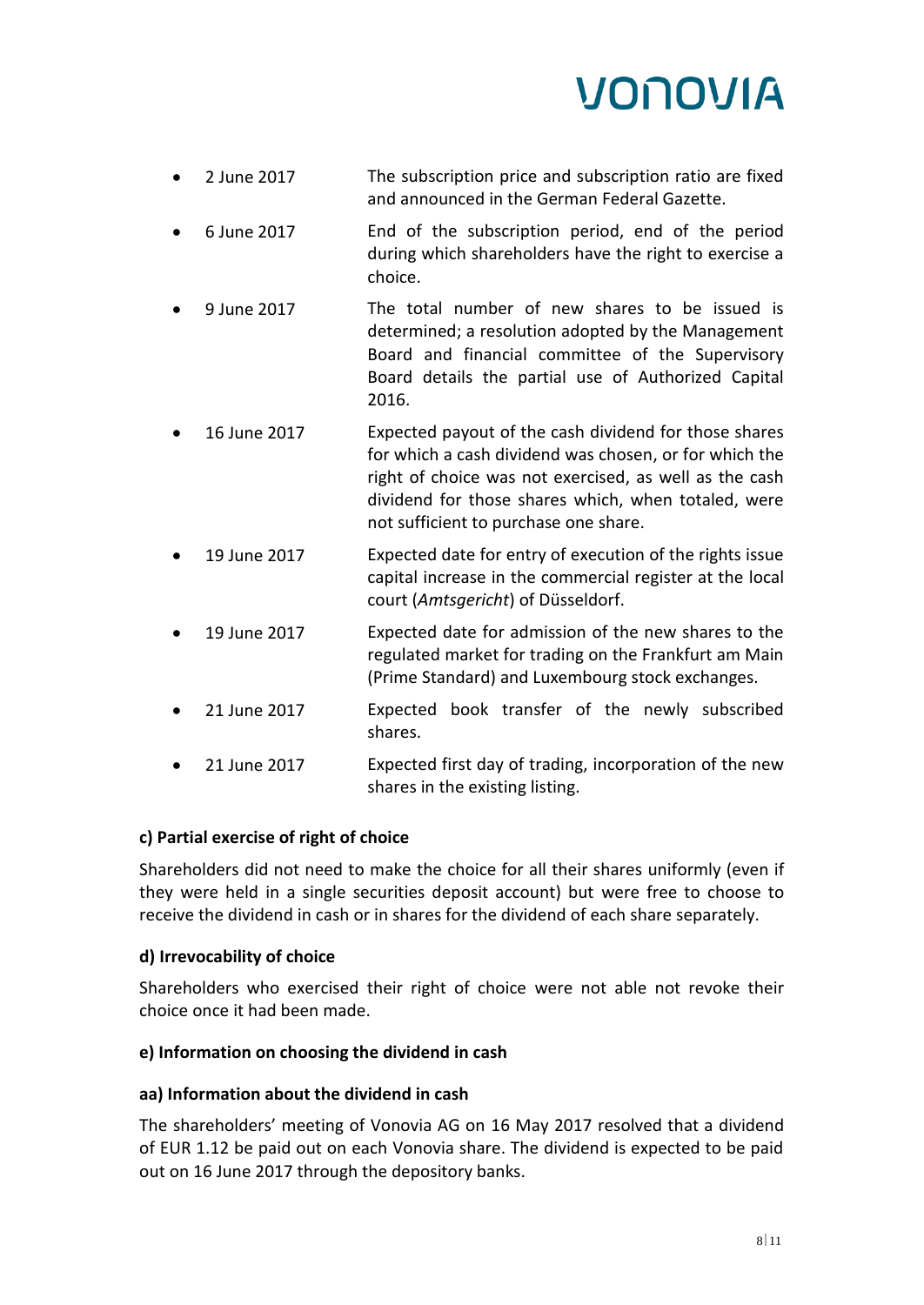

### **bb) Exercising the right of choice to receive the dividend in cash**

Shareholders who opt to receive their dividend in cash need take no special steps to do so.

### **f) Information on choosing the dividend in the form of shares**

#### **aa) Information about the new shares**

For information about the new shares, see III. 2. above.

### **bb) Calculating the subscription price for the new shares**

The subscription price was published on Friday, 2 June 2017 in the German Federal Gazette and on the Vonovia website (http://investoren.vonovia.de/hv). It is the result in Euro of dividing the reference price by EUR 1.12, less a discount set by the Company in the subscription offer of 3.0%, then rounded down to one decimal place and multiplied by EUR 1.12 and is EUR 34.16.

## **cc) Calculating the dividend entitlements required for subscription and the subscription ratio**

The number of dividend entitlements required to purchase one new share therefore equals the thus determined subscription price divided by EUR 1.12. The subscription ratio is the relationship between the result of dividing the reference price by EUR 1.12, less a discount set by the Company in the subscription offer of 3.0%, and rounded to one decimal place, and one new share, therefore 30.5 : 1.

A shareholder's "residual balance," which is not sufficient to cover subscription to one full new share, is compensated by making a dividend payment in cash; if the calculation leads to an amount in Euro with more than two decimals after the decimal point, the result shall be rounded down to the nearest whole cent. This means that shareholders whose dividend entitlements for which a dividend in new shares was chosen are not sufficient for one full new share will receive their dividend in cash, rounded down to the nearest whole cent, i.e., at the subscription ratio of 30.5 : 1, one new share will be granted for 31 shares for which the dividend in the form of shares was chosen plus a dividend payment on a percentage basis totaling 0.5 x EUR 1.12 = EUR 0.56. Any commercial rounding, which Clearstream and/or the depository banks may apply due to technical reasons, remains unaffected and shall not be done on account of the company nor on account of COMMERZBANK.

### **dd) Fees and costs of share subscription**

Vonovia SE reimburses the depositary banks for their services with a payment of EUR 0.60 per depository client and an additional EUR 3.00 per depository client who opted for the share dividend. Nevertheless, shareholders who opt to receive the dividend in new shares may have incurred depository bank fees. Please consult your depository bank about the details. Costs which you are charged as securities deposit account customers by depository banks cannot be refunded by Vonovia or by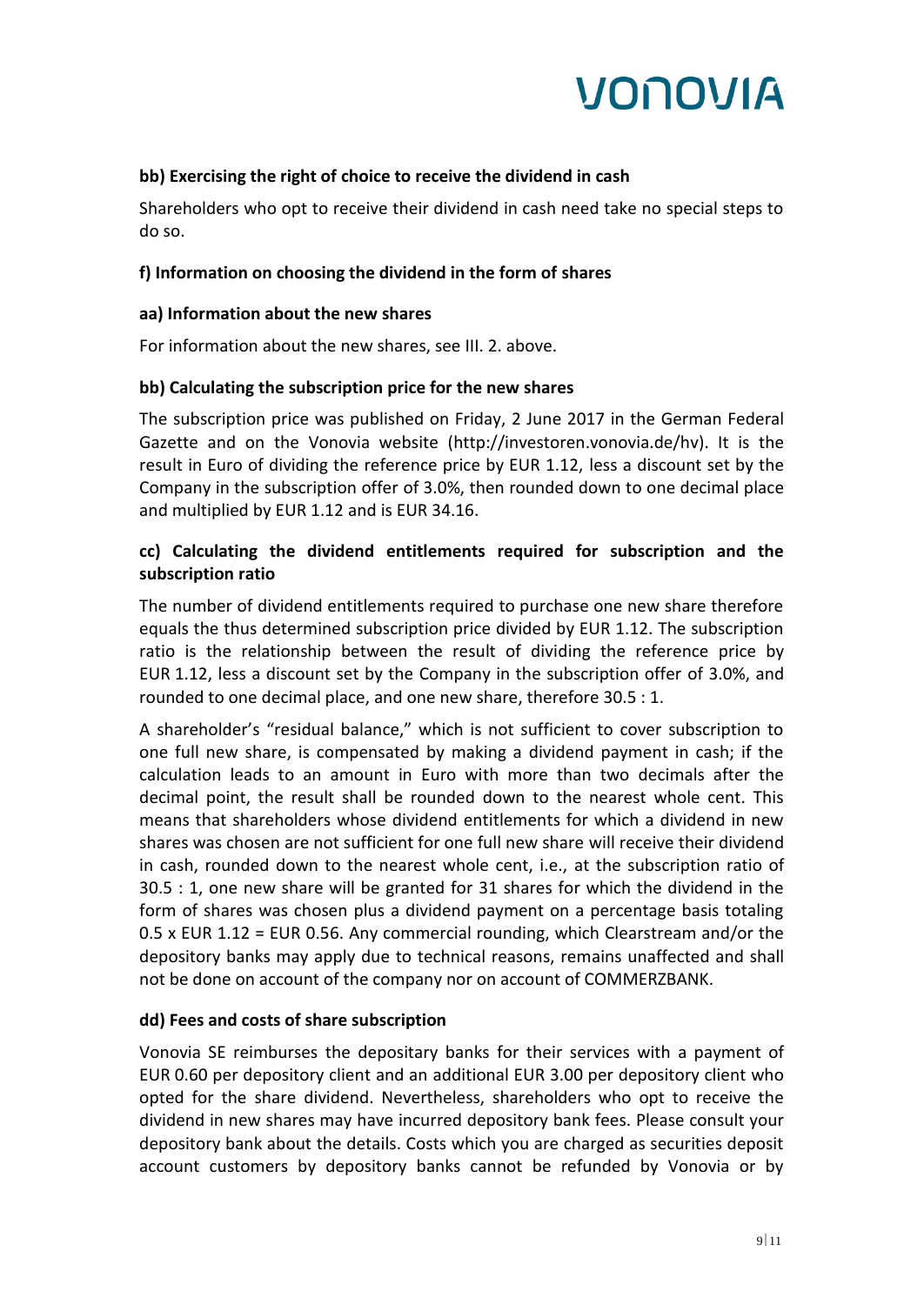COMMERZBANK. For the settlement of subscription rights COMMERZBANK, in its function as settlement agent, does not charge an additional commission to the shareholders who elect the share dividend.

# **ee) Exercising the right of choice to receive the dividend in new shares**

Shareholders who opted to receive their dividend in new shares were required to notify their depository bank on the Declaration of Subscription and Assignment provided by their depository bank by 6 June 2017 during normal business hours of the fact that they want to exercise their subscription right and that they are transferring the dividend entitlements for subscription rights that they want to exercise to COMMERZBANK. The dividend entitlements were transferred to COMMERZBANK as third-party trustee on condition that COMMERZBANK transfers the transferred dividend entitlements as non-cash contributions to Vonovia for the subscription to new shares at the determined subscription ratio and the determined subscription price, in its own name but on the shareholder's account, with the obligation, following subscription and entry of execution of the rights issue capital increase in the commercial register, to transfer the shares to the individual shareholders.

## **ff) Posting the new shares**

It is expected that the new shares will be delivered to the acquiring shareholders on 21 June 2017.

### **5. Admission to trading on the stock exchange**

Admission of the new shares to the regulated market for trading on the Frankfurt am Main and Luxembourg stock exchanges as well as to the regulated market subsection with additional post-admission obligations (Prime Standard) on the Frankfurt stock exchange is expected to take place on 19 June 2017. Listing for the new shares on the regulated markets of the above stock exchanges is expected to start on 21 June 2017 when the new shares are incorporated in the listing for existing shares.

### **6. Tax treatment**

The following concise statement does not claim to provide all the necessary information on tax treatment of the dividend and is no substitute for consultation with a tax advisor.

# **a) Tax treatment of the dividend paid out in cash**

Since the dividend for the 2016 financial year will be paid in full from the tax contribution account in accordance with § 27 Corporation Tax Act (*Körperschaftsteuergesetz - KStG*) (contributions other than into nominal capital), no capital gains tax, solidarity surcharge or possible church tax will be deducted. Dividends paid out in cash to shareholders in Germany are not subject to taxation. Dividends do not entitle recipients to tax refunds or tax credits. In the German tax